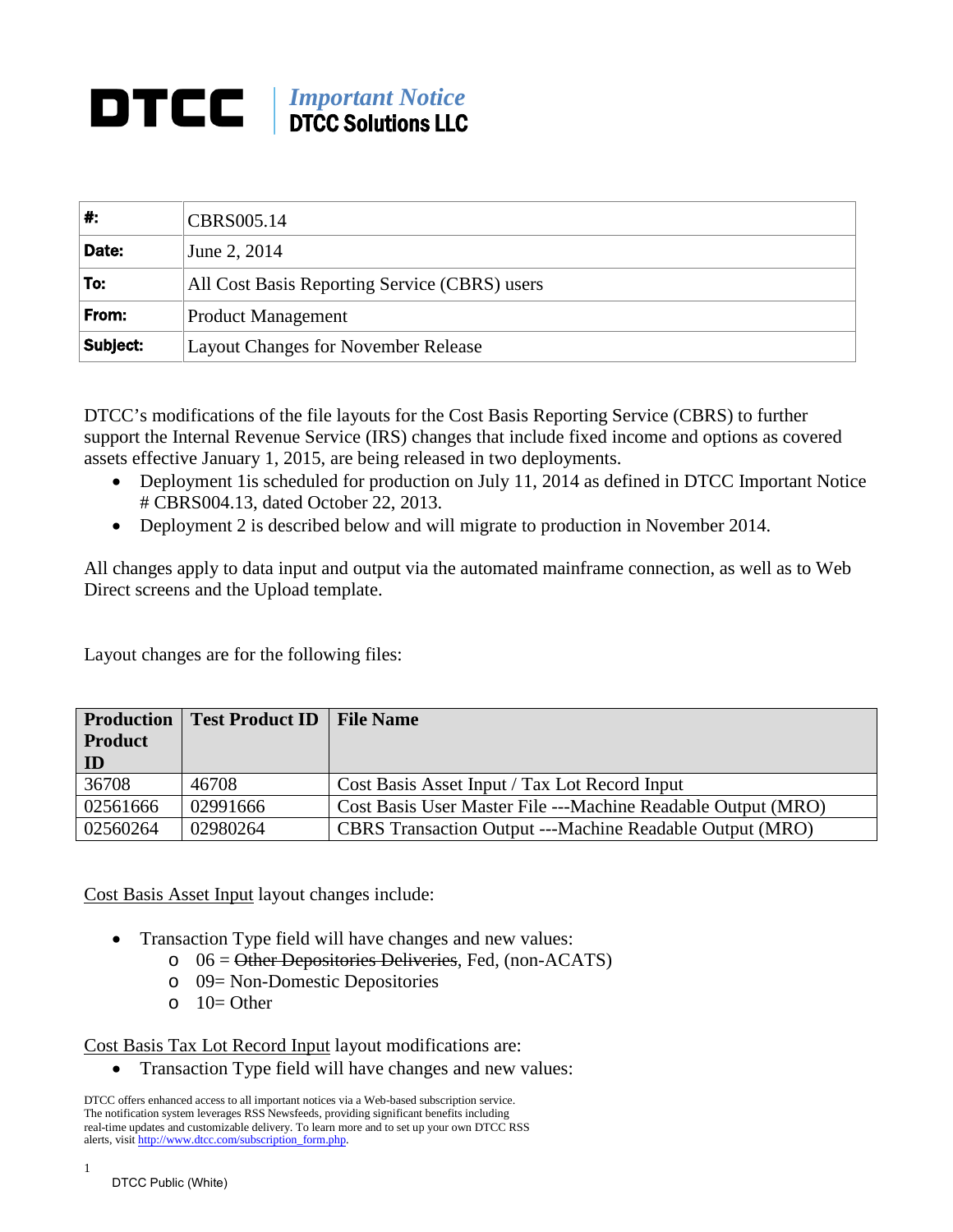- $\circ$  06 = Other Depositories Deliveries, Fed. (non-ACATS)
- o 09= Non-Domestic Depositories
- $O = 10$  Other
- Last Adjustment date (*new field*)—date used for the last interest payment when calculating the current cost of a fixed income security.
- Carryover Offset (*new field*)—defines the excess unamortized premium amount that can be used against future interest payments.
- Disallowed Carryover Offset (*new field)*---populate with excess un-amortized premium amount that cannot be used to offset interest payments.

The Cost Basis User Master File will add:

- Two new "Search Firm Type" values are:
	- 1. DTCOCC—which represents a DTC Participant who is also an Options Clearing Corporation (OCC) Member.
	- 2. DTCFED---defining a DTC Participant who is also a Fed member.
- Two new fields being added to create the alternate identity for a DTCFED firm are:
	- 1. FED Number ---also known as the American Banker's Association (ABA) number.
	- 2. FED Short Name---the unique short name identifier used at the Fed to represent this entity.

The alternate identification names and numbers for DTCOCC and DTCFED search firm types will be created when CBRS firms provide the specific details using a new DTCC Alternate Number form (available September 2014). The information supplied on the DTCC Alternate Number form will be populated in CBRS and appear on the Cost Basis User Master File.

The CBRS record layouts can be found on DTCC Learning/ Clearance/ CBRS website at:

<https://dtcclearning.com/learning/clearance/topics/cbrs.html>

To obtain a login and password for the DTCC Learning website follow these instructions:

- 1. Go to https://dtcclearning.com/learning/clearance
- 2. In the upper right corner of the page, click "Login", if you have an existing account.

3. If you do not have an existing account, select "Register Now"; fill out the required fields, and click "Register". Within one business day, you should receive an e-mail response from DTCC approving your registration or requesting additional information.